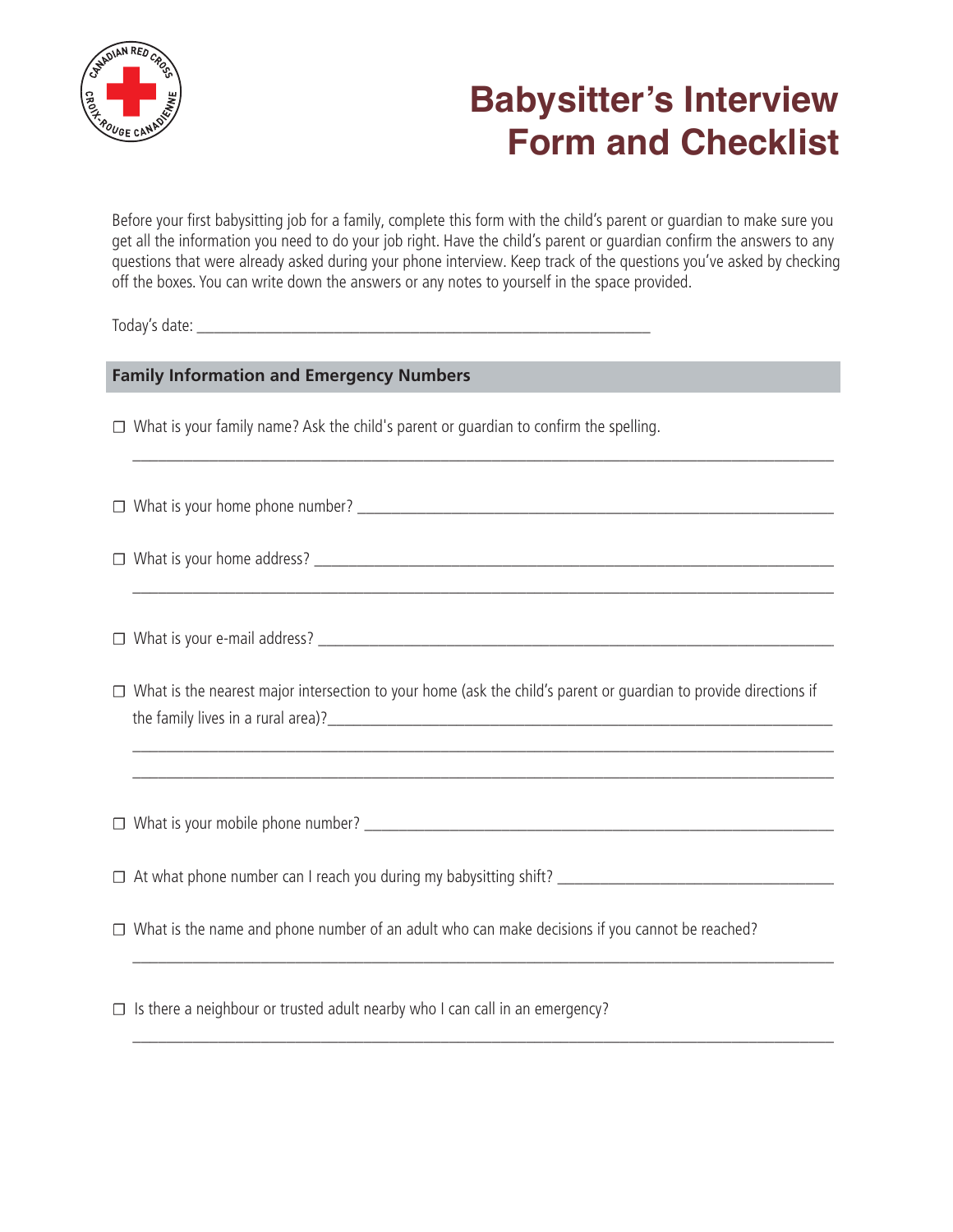- ☐ What are your local emergency phone numbers? Ambulance: \_\_\_\_\_\_\_\_\_\_\_\_\_\_\_\_\_\_\_\_\_\_\_\_\_\_\_\_\_\_\_\_\_\_\_\_\_\_\_\_\_\_\_\_\_\_\_\_\_\_\_\_\_\_\_\_\_\_\_\_\_\_\_\_\_\_\_\_\_\_\_\_\_ Fire department: \_\_\_\_\_\_\_\_\_\_\_\_\_\_\_\_\_\_\_\_\_\_\_\_\_\_\_\_\_\_\_\_\_\_\_\_\_\_\_\_\_\_\_\_\_\_\_\_\_\_\_\_\_\_\_\_\_\_\_\_\_\_\_\_\_\_\_\_\_\_ Police: Poison control centre: **with a set of the set of the set of the set of the set of the set of the set of the set of the set of the set of the set of the set of the set of the set of the set of the set of the set of the set**
- $\Box$  Will you be leaving the child's health card? If so, where can I find it?

 NOTE: Keep all the emergency contact details near the phone where you are babysitting or save them to your mobile phone.

\_\_\_\_\_\_\_\_\_\_\_\_\_\_\_\_\_\_\_\_\_\_\_\_\_\_\_\_\_\_\_\_\_\_\_\_\_\_\_\_\_\_\_\_\_\_\_\_\_\_\_\_\_\_\_\_\_\_\_\_\_\_\_\_\_\_\_\_\_\_\_\_\_\_\_\_\_\_\_\_\_\_

\_\_\_\_\_\_\_\_\_\_\_\_\_\_\_\_\_\_\_\_\_\_\_\_\_\_\_\_\_\_\_\_\_\_\_\_\_\_\_\_\_\_\_\_\_\_\_\_\_\_\_\_\_\_\_\_\_\_\_\_\_\_\_\_\_\_\_\_\_\_\_\_\_\_\_\_\_\_\_\_\_\_

\_\_\_\_\_\_\_\_\_\_\_\_\_\_\_\_\_\_\_\_\_\_\_\_\_\_\_\_\_\_\_\_\_\_\_\_\_\_\_\_\_\_\_\_\_\_\_\_\_\_\_\_\_\_\_\_\_\_\_\_\_\_\_\_\_\_\_\_\_\_\_\_\_\_\_\_\_\_\_\_\_\_

\_\_\_\_\_\_\_\_\_\_\_\_\_\_\_\_\_\_\_\_\_\_\_\_\_\_\_\_\_\_\_\_\_\_\_\_\_\_\_\_\_\_\_\_\_\_\_\_\_\_\_\_\_\_\_\_\_\_\_\_\_\_\_\_\_\_\_\_\_\_\_\_\_\_\_\_\_\_\_\_\_\_

\_\_\_\_\_\_\_\_\_\_\_\_\_\_\_\_\_\_\_\_\_\_\_\_\_\_\_\_\_\_\_\_\_\_\_\_\_\_\_\_\_\_\_\_\_\_\_\_\_\_\_\_\_\_\_\_\_\_\_\_\_\_\_\_\_\_\_\_\_\_\_\_\_\_\_\_\_\_\_\_\_\_

 \_\_\_\_\_\_\_\_\_\_\_\_\_\_\_\_\_\_\_\_\_\_\_\_\_\_\_\_\_\_\_\_\_\_\_\_\_\_\_\_\_\_\_\_\_\_\_\_\_\_\_\_\_\_\_\_\_\_\_\_\_\_\_\_\_\_\_\_\_\_\_\_\_\_\_\_\_\_\_\_\_\_ \_\_\_\_\_\_\_\_\_\_\_\_\_\_\_\_\_\_\_\_\_\_\_\_\_\_\_\_\_\_\_\_\_\_\_\_\_\_\_\_\_\_\_\_\_\_\_\_\_\_\_\_\_\_\_\_\_\_\_\_\_\_\_\_\_\_\_\_\_\_\_\_\_\_\_\_\_\_\_\_\_\_

 \_\_\_\_\_\_\_\_\_\_\_\_\_\_\_\_\_\_\_\_\_\_\_\_\_\_\_\_\_\_\_\_\_\_\_\_\_\_\_\_\_\_\_\_\_\_\_\_\_\_\_\_\_\_\_\_\_\_\_\_\_\_\_\_\_\_\_\_\_\_\_\_\_\_\_\_\_\_\_\_\_\_ \_\_\_\_\_\_\_\_\_\_\_\_\_\_\_\_\_\_\_\_\_\_\_\_\_\_\_\_\_\_\_\_\_\_\_\_\_\_\_\_\_\_\_\_\_\_\_\_\_\_\_\_\_\_\_\_\_\_\_\_\_\_\_\_\_\_\_\_\_\_\_\_\_\_\_\_\_\_\_\_\_\_

\_\_\_\_\_\_\_\_\_\_\_\_\_\_\_\_\_\_\_\_\_\_\_\_\_\_\_\_\_\_\_\_\_\_\_\_\_\_\_\_\_\_\_\_\_\_\_\_\_\_\_\_\_\_\_\_\_\_\_\_\_\_\_\_\_\_\_\_\_\_\_\_\_\_\_\_\_\_\_\_\_\_

 \_\_\_\_\_\_\_\_\_\_\_\_\_\_\_\_\_\_\_\_\_\_\_\_\_\_\_\_\_\_\_\_\_\_\_\_\_\_\_\_\_\_\_\_\_\_\_\_\_\_\_\_\_\_\_\_\_\_\_\_\_\_\_\_\_\_\_\_\_\_\_\_\_\_\_\_\_\_\_\_\_\_ \_\_\_\_\_\_\_\_\_\_\_\_\_\_\_\_\_\_\_\_\_\_\_\_\_\_\_\_\_\_\_\_\_\_\_\_\_\_\_\_\_\_\_\_\_\_\_\_\_\_\_\_\_\_\_\_\_\_\_\_\_\_\_\_\_\_\_\_\_\_\_\_\_\_\_\_\_\_\_\_\_\_

## **Household Rules and Discipline**

- ☐ Where in the house are telephones located?
- $\Box$  Should I answer the phone if someone calls while I'm babysitting? If yes, how do you prefer I do so?
- $\Box$  What parts of the house are off-limits to me and the child?
- $\Box$  May I leave the house with the child? If yes, where are we allowed to go?
- ☐ What foods may the child not eat? What foods am I not allowed to eat?
- $\Box$  Does the child have allergies? If yes, what are the allergies?
- $\Box$  If you have a spare key to your home, where do you store it?
- ☐ Does a neighbour have an extra key to you home? Who else has a spare key or knows where you store it?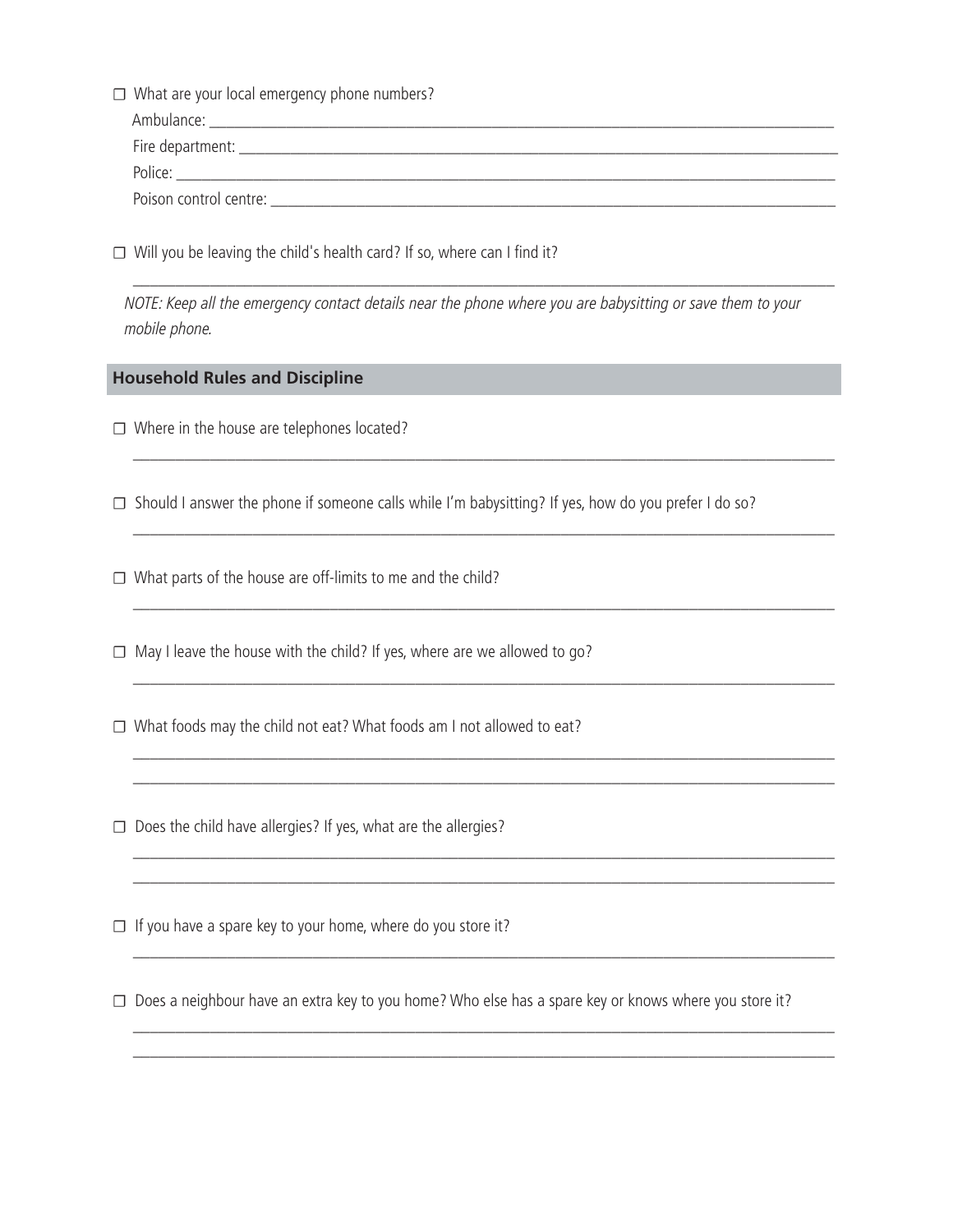☐ Are there any rules for the child using the telephone, stereo, video game console, TV, computer, tablet, or any other electronic device?

 \_\_\_\_\_\_\_\_\_\_\_\_\_\_\_\_\_\_\_\_\_\_\_\_\_\_\_\_\_\_\_\_\_\_\_\_\_\_\_\_\_\_\_\_\_\_\_\_\_\_\_\_\_\_\_\_\_\_\_\_\_\_\_\_\_\_\_\_\_\_\_\_\_\_\_\_\_\_\_\_\_\_ \_\_\_\_\_\_\_\_\_\_\_\_\_\_\_\_\_\_\_\_\_\_\_\_\_\_\_\_\_\_\_\_\_\_\_\_\_\_\_\_\_\_\_\_\_\_\_\_\_\_\_\_\_\_\_\_\_\_\_\_\_\_\_\_\_\_\_\_\_\_\_\_\_\_\_\_\_\_\_\_\_\_

\_\_\_\_\_\_\_\_\_\_\_\_\_\_\_\_\_\_\_\_\_\_\_\_\_\_\_\_\_\_\_\_\_\_\_\_\_\_\_\_\_\_\_\_\_\_\_\_\_\_\_\_\_\_\_\_\_\_\_\_\_\_\_\_\_\_\_\_\_\_\_\_\_\_\_\_\_\_\_\_\_\_

- $\Box$  May I watch TV and use the computer/tablet?
- $\Box$  May I fix myself a snack?  $\_\_\_\_\_\_\_\_\_\$

☐ Are there any other rules I should observe in your home? \_\_\_\_\_\_\_\_\_\_\_\_\_\_\_\_\_\_\_\_\_\_\_\_\_\_\_\_\_\_\_\_\_\_\_\_\_\_\_\_

#### **Safety and Play**

- ☐ May I have a tour of the house? \_\_\_\_\_\_\_\_\_\_\_\_\_\_\_\_\_\_\_\_\_\_\_\_\_\_\_\_\_\_\_\_\_\_\_\_\_\_\_\_\_\_\_\_\_\_\_\_\_\_\_\_\_\_\_\_\_\_
- ☐ Where do you keep the first aid kit or first aid materials? \_\_\_\_\_\_\_\_\_\_\_\_\_\_\_\_\_\_\_\_\_\_\_\_\_\_\_\_\_\_\_\_\_\_\_\_\_\_\_\_
- ☐ Where do you keep a flashlight? \_\_\_\_\_\_\_\_\_\_\_\_\_\_\_\_\_\_\_\_\_\_\_\_\_\_\_\_\_\_\_\_\_\_\_\_\_\_\_\_\_\_\_\_\_\_\_\_\_\_\_\_\_\_\_\_\_\_
- ☐ What is your family's emergency escape route? If you do not have one, can one be in place before I begin?

 \_\_\_\_\_\_\_\_\_\_\_\_\_\_\_\_\_\_\_\_\_\_\_\_\_\_\_\_\_\_\_\_\_\_\_\_\_\_\_\_\_\_\_\_\_\_\_\_\_\_\_\_\_\_\_\_\_\_\_\_\_\_\_\_\_\_\_\_\_\_\_\_\_\_\_\_\_\_\_\_\_\_ \_\_\_\_\_\_\_\_\_\_\_\_\_\_\_\_\_\_\_\_\_\_\_\_\_\_\_\_\_\_\_\_\_\_\_\_\_\_\_\_\_\_\_\_\_\_\_\_\_\_\_\_\_\_\_\_\_\_\_\_\_\_\_\_\_\_\_\_\_\_\_\_\_\_\_\_\_\_\_\_\_\_

\_\_\_\_\_\_\_\_\_\_\_\_\_\_\_\_\_\_\_\_\_\_\_\_\_\_\_\_\_\_\_\_\_\_\_\_\_\_\_\_\_\_\_\_\_\_\_\_\_\_\_\_\_\_\_\_\_\_\_\_\_\_\_\_\_\_\_\_\_\_\_\_\_\_\_\_\_\_\_\_\_\_

\_\_\_\_\_\_\_\_\_\_\_\_\_\_\_\_\_\_\_\_\_\_\_\_\_\_\_\_\_\_\_\_\_\_\_\_\_\_\_\_\_\_\_\_\_\_\_\_\_\_\_\_\_\_\_\_\_\_\_\_\_\_\_\_\_\_\_\_\_\_\_\_\_\_\_\_\_\_\_\_\_\_

 \_\_\_\_\_\_\_\_\_\_\_\_\_\_\_\_\_\_\_\_\_\_\_\_\_\_\_\_\_\_\_\_\_\_\_\_\_\_\_\_\_\_\_\_\_\_\_\_\_\_\_\_\_\_\_\_\_\_\_\_\_\_\_\_\_\_\_\_\_\_\_\_\_\_\_\_\_\_\_\_\_\_ \_\_\_\_\_\_\_\_\_\_\_\_\_\_\_\_\_\_\_\_\_\_\_\_\_\_\_\_\_\_\_\_\_\_\_\_\_\_\_\_\_\_\_\_\_\_\_\_\_\_\_\_\_\_\_\_\_\_\_\_\_\_\_\_\_\_\_\_\_\_\_\_\_\_\_\_\_\_\_\_\_\_

 \_\_\_\_\_\_\_\_\_\_\_\_\_\_\_\_\_\_\_\_\_\_\_\_\_\_\_\_\_\_\_\_\_\_\_\_\_\_\_\_\_\_\_\_\_\_\_\_\_\_\_\_\_\_\_\_\_\_\_\_\_\_\_\_\_\_\_\_\_\_\_\_\_\_\_\_\_\_\_\_\_\_ \_\_\_\_\_\_\_\_\_\_\_\_\_\_\_\_\_\_\_\_\_\_\_\_\_\_\_\_\_\_\_\_\_\_\_\_\_\_\_\_\_\_\_\_\_\_\_\_\_\_\_\_\_\_\_\_\_\_\_\_\_\_\_\_\_\_\_\_\_\_\_\_\_\_\_\_\_\_\_\_\_\_

☐ Does your child know what to do in an emergency, such as a fire? \_\_\_\_\_\_\_\_\_\_\_\_\_\_\_\_\_\_\_\_\_\_\_\_\_\_\_\_\_\_\_\_\_\_

 $\Box$  Should I apply insect repellent or sunscreen to the child before he/she plays outside? What should I use?

☐ If you have pets, are they friendly? Will I need to care for them? If so, what are the care instructions?

 $\Box$  What are your child's favourite toys and play activities?  $\Box$ 

☐ Are there any toys or play activities that are off-limits or restricted? \_\_\_\_\_\_\_\_\_\_\_\_\_\_\_\_\_\_\_\_\_\_\_\_\_\_\_\_\_\_\_\_\_

 NOTE: An older child might say something like, "My daddy always lets me climb this tree." This may be true, but if the child's parent or guardian hasn't told you this and you think the child may get hurt, always put safety first.

 \_\_\_\_\_\_\_\_\_\_\_\_\_\_\_\_\_\_\_\_\_\_\_\_\_\_\_\_\_\_\_\_\_\_\_\_\_\_\_\_\_\_\_\_\_\_\_\_\_\_\_\_\_\_\_\_\_\_\_\_\_\_\_\_\_\_\_\_\_\_\_\_\_\_\_\_\_\_\_\_\_\_ \_\_\_\_\_\_\_\_\_\_\_\_\_\_\_\_\_\_\_\_\_\_\_\_\_\_\_\_\_\_\_\_\_\_\_\_\_\_\_\_\_\_\_\_\_\_\_\_\_\_\_\_\_\_\_\_\_\_\_\_\_\_\_\_\_\_\_\_\_\_\_\_\_\_\_\_\_\_\_\_\_\_

\_\_\_\_\_\_\_\_\_\_\_\_\_\_\_\_\_\_\_\_\_\_\_\_\_\_\_\_\_\_\_\_\_\_\_\_\_\_\_\_\_\_\_\_\_\_\_\_\_\_\_\_\_\_\_\_\_\_\_\_\_\_\_\_\_\_\_\_\_\_\_\_\_\_\_\_\_\_\_\_\_\_

 $\Box$  How do I work the door and window locks?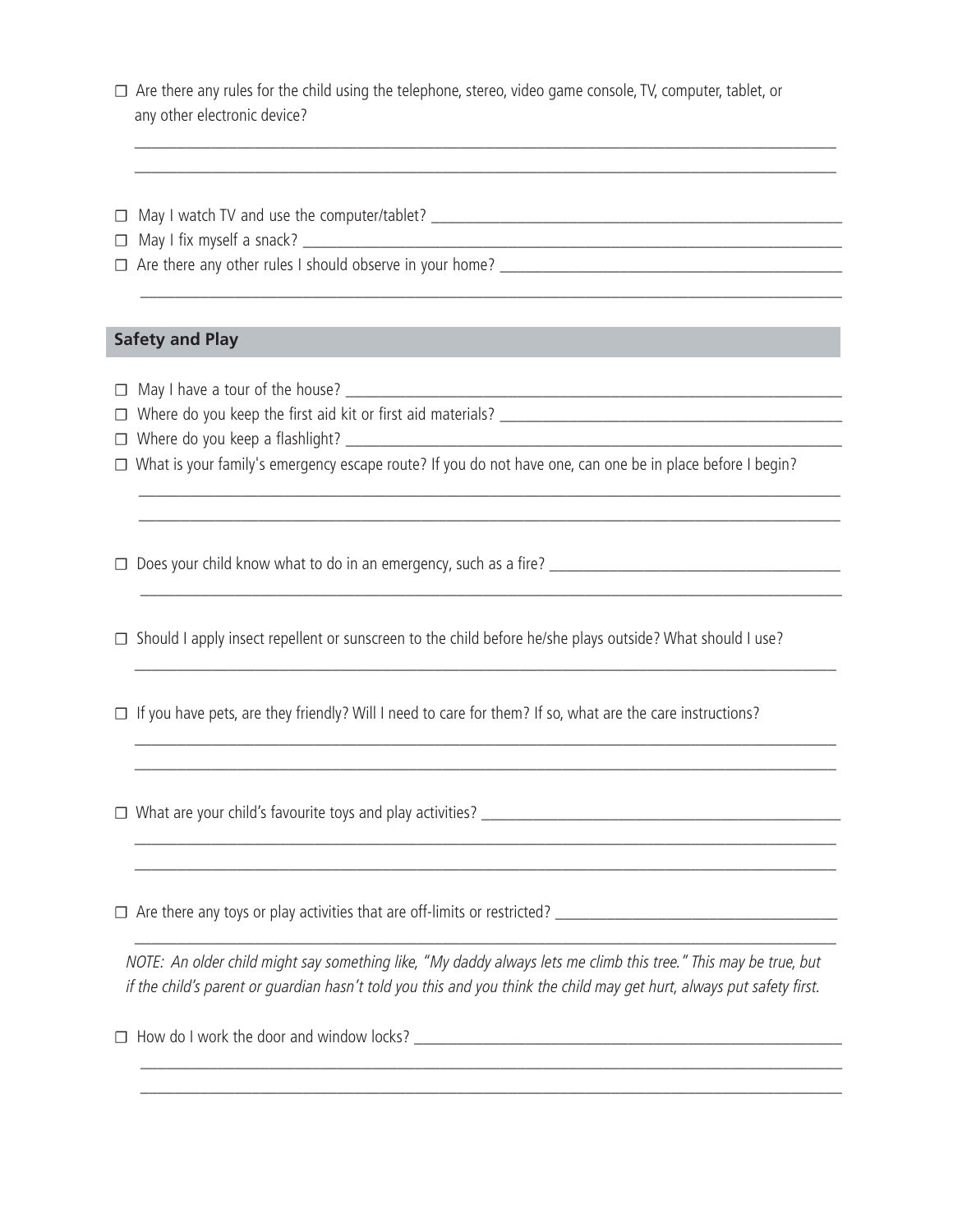□ Does your home have an electronic security system? Would you like me to use it? If so, can you please show m how it works? What should I do if it is mistakenly set off?

 \_\_\_\_\_\_\_\_\_\_\_\_\_\_\_\_\_\_\_\_\_\_\_\_\_\_\_\_\_\_\_\_\_\_\_\_\_\_\_\_\_\_\_\_\_\_\_\_\_\_\_\_\_\_\_\_\_\_\_\_\_\_\_\_\_\_\_\_\_\_\_\_\_\_\_\_\_\_\_\_\_\_ \_\_\_\_\_\_\_\_\_\_\_\_\_\_\_\_\_\_\_\_\_\_\_\_\_\_\_\_\_\_\_\_\_\_\_\_\_\_\_\_\_\_\_\_\_\_\_\_\_\_\_\_\_\_\_\_\_\_\_\_\_\_\_\_\_\_\_\_\_\_\_\_\_\_\_\_\_\_\_\_\_\_

### **Routines and Basic Child Care**

 $\Box$  What is the child's bedtime routine?

☐ What are the routines for quiet time, bedtime, and naps? For example, does the child have a favourite bedtime story? Does he/she like to leave a light on? Do you prefer the bedroom door be kept open or closed? Does the child like to sleep with a particular blanket or stuffed animal? \_\_\_\_\_\_\_\_\_\_\_\_\_\_\_\_\_\_\_\_\_\_\_\_\_\_\_\_\_\_\_\_\_\_\_\_\_

 \_\_\_\_\_\_\_\_\_\_\_\_\_\_\_\_\_\_\_\_\_\_\_\_\_\_\_\_\_\_\_\_\_\_\_\_\_\_\_\_\_\_\_\_\_\_\_\_\_\_\_\_\_\_\_\_\_\_\_\_\_\_\_\_\_\_\_\_\_\_\_\_\_\_\_\_\_\_\_\_\_\_ \_\_\_\_\_\_\_\_\_\_\_\_\_\_\_\_\_\_\_\_\_\_\_\_\_\_\_\_\_\_\_\_\_\_\_\_\_\_\_\_\_\_\_\_\_\_\_\_\_\_\_\_\_\_\_\_\_\_\_\_\_\_\_\_\_\_\_\_\_\_\_\_\_\_\_\_\_\_\_\_\_\_

\_\_\_\_\_\_\_\_\_\_\_\_\_\_\_\_\_\_\_\_\_\_\_\_\_\_\_\_\_\_\_\_\_\_\_\_\_\_\_\_\_\_\_\_\_\_\_\_\_\_\_\_\_\_\_\_\_\_\_\_\_\_\_\_\_\_\_\_\_\_\_\_\_\_\_\_\_\_\_\_\_\_

\_\_\_\_\_\_\_\_\_\_\_\_\_\_\_\_\_\_\_\_\_\_\_\_\_\_\_\_\_\_\_\_\_\_\_\_\_\_\_\_\_\_\_\_\_\_\_\_\_\_\_\_\_\_\_\_\_\_\_\_\_\_\_\_\_\_\_\_\_\_\_\_\_\_\_\_\_\_\_\_\_\_

\_\_\_\_\_\_\_\_\_\_\_\_\_\_\_\_\_\_\_\_\_\_\_\_\_\_\_\_\_\_\_\_\_\_\_\_\_\_\_\_\_\_\_\_\_\_\_\_\_\_\_\_\_\_\_\_\_\_\_\_\_\_\_\_\_\_\_\_\_\_\_\_\_\_\_\_\_\_\_\_\_\_

\_\_\_\_\_\_\_\_\_\_\_\_\_\_\_\_\_\_\_\_\_\_\_\_\_\_\_\_\_\_\_\_\_\_\_\_\_\_\_\_\_\_\_\_\_\_\_\_\_\_\_\_\_\_\_\_\_\_\_\_\_\_\_\_\_\_\_\_\_\_\_\_\_\_\_\_\_\_\_\_\_\_

 $\Box$  How should I ensure that the child washes his/her hands?

☐ How should I ensure that the child brushes and flosses his/her teeth? \_\_\_\_\_\_\_\_\_\_\_\_\_\_\_\_\_\_\_\_\_\_\_\_\_\_\_\_\_\_\_

 $\Box$  Will I be preparing simple meals?

☐ What are the routines for diapering or using the toilet? Where are the baby-wipes and other cleaning materials kept? Where should I put dirty diapers and soiled disposable gloves? \_\_\_\_\_\_\_\_\_\_\_\_\_\_\_\_\_\_\_\_\_\_\_\_\_\_\_\_\_\_\_\_

\_\_\_\_\_\_\_\_\_\_\_\_\_\_\_\_\_\_\_\_\_\_\_\_\_\_\_\_\_\_\_\_\_\_\_\_\_\_\_\_\_\_\_\_\_\_\_\_\_\_\_\_\_\_\_\_\_\_\_\_\_\_\_\_\_\_\_\_\_\_\_\_\_\_\_\_\_\_\_\_\_\_

 \_\_\_\_\_\_\_\_\_\_\_\_\_\_\_\_\_\_\_\_\_\_\_\_\_\_\_\_\_\_\_\_\_\_\_\_\_\_\_\_\_\_\_\_\_\_\_\_\_\_\_\_\_\_\_\_\_\_\_\_\_\_\_\_\_\_\_\_\_\_\_\_\_\_\_\_\_\_\_\_\_\_ \_\_\_\_\_\_\_\_\_\_\_\_\_\_\_\_\_\_\_\_\_\_\_\_\_\_\_\_\_\_\_\_\_\_\_\_\_\_\_\_\_\_\_\_\_\_\_\_\_\_\_\_\_\_\_\_\_\_\_\_\_\_\_\_\_\_\_\_\_\_\_\_\_\_\_\_\_\_\_\_\_\_

\_\_\_\_\_\_\_\_\_\_\_\_\_\_\_\_\_\_\_\_\_\_\_\_\_\_\_\_\_\_\_\_\_\_\_\_\_\_\_\_\_\_\_\_\_\_\_\_\_\_\_\_\_\_\_\_\_\_\_\_\_\_\_\_\_\_\_\_\_\_\_\_\_\_\_\_\_\_\_\_\_\_

 \_\_\_\_\_\_\_\_\_\_\_\_\_\_\_\_\_\_\_\_\_\_\_\_\_\_\_\_\_\_\_\_\_\_\_\_\_\_\_\_\_\_\_\_\_\_\_\_\_\_\_\_\_\_\_\_\_\_\_\_\_\_\_\_\_\_\_\_\_\_\_\_\_\_\_\_\_\_\_\_\_\_ \_\_\_\_\_\_\_\_\_\_\_\_\_\_\_\_\_\_\_\_\_\_\_\_\_\_\_\_\_\_\_\_\_\_\_\_\_\_\_\_\_\_\_\_\_\_\_\_\_\_\_\_\_\_\_\_\_\_\_\_\_\_\_\_\_\_\_\_\_\_\_\_\_\_\_\_\_\_\_\_\_\_

☐ What clothing should the child wear for outdoor playtime, naptime, and bedtime?

\_\_\_\_\_\_\_\_\_\_\_\_\_\_\_\_\_\_\_\_\_\_\_\_\_\_\_\_\_\_\_\_\_\_\_\_\_\_\_\_\_\_\_\_\_\_\_\_\_\_\_\_\_\_\_\_\_\_\_\_\_\_\_\_\_\_\_\_\_\_\_\_\_\_\_\_\_\_\_\_\_\_

 $\Box$  Where do I put dirty clothing?  $\Box$ 

 $\Box$  Does your child have any needs, medical conditions, or medications that I should be aware of?